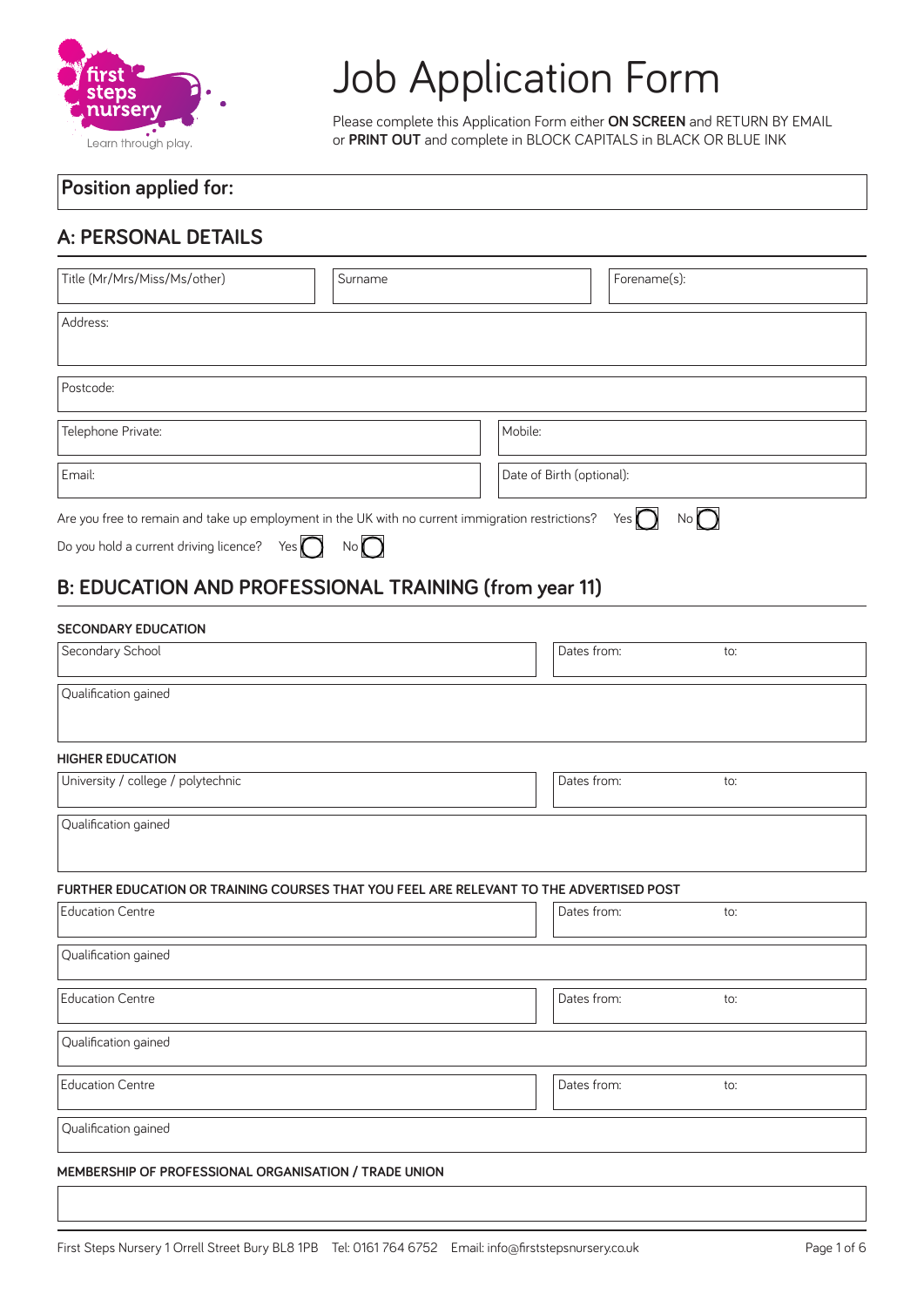# **C: EMPLOYMENT HISTORY**

Please provide details of all employment, beginning with your present or most recent job first. Please continue on an additional sheet if needed.

| Dates               |     | Employer | Salary | Position(s) held                                                                                                                         | Reason for leaving |
|---------------------|-----|----------|--------|------------------------------------------------------------------------------------------------------------------------------------------|--------------------|
| From:               | to: |          |        |                                                                                                                                          |                    |
| From:               | to: |          |        |                                                                                                                                          |                    |
| From:               | to: |          |        |                                                                                                                                          |                    |
| From:               | to: |          |        |                                                                                                                                          |                    |
| From:               | to: |          |        |                                                                                                                                          |                    |
| previous employment |     |          |        | Please declare any information we need to be aware of with regards to disciplinary, safeguarding or personal file notes from current and |                    |

### **D: VOLUNTARY & COMMUNITY WORK EXPERIENCE**

| <b>Dates</b>                                             |                                               | Organisation                                                                                | Position(s) held | <b>Duties</b> |
|----------------------------------------------------------|-----------------------------------------------|---------------------------------------------------------------------------------------------|------------------|---------------|
| From:                                                    | to:                                           |                                                                                             |                  |               |
| From:                                                    | to:                                           |                                                                                             |                  |               |
| From:                                                    | to:                                           |                                                                                             |                  |               |
| From:                                                    | to:                                           |                                                                                             |                  |               |
| <b>E: JOB FLEXIBILITY</b><br>Prepared to work: full-time |                                               | part-time<br>shifts                                                                         |                  |               |
|                                                          | If PART-TIME please indicate preferred hours: |                                                                                             |                  |               |
|                                                          |                                               | Details of any other work which you will continue to undertake if you are offered this job: |                  |               |
|                                                          |                                               | Please provide details of any outstanding holiday to be taken:                              |                  |               |
|                                                          | Available to take up employment from:         |                                                                                             |                  |               |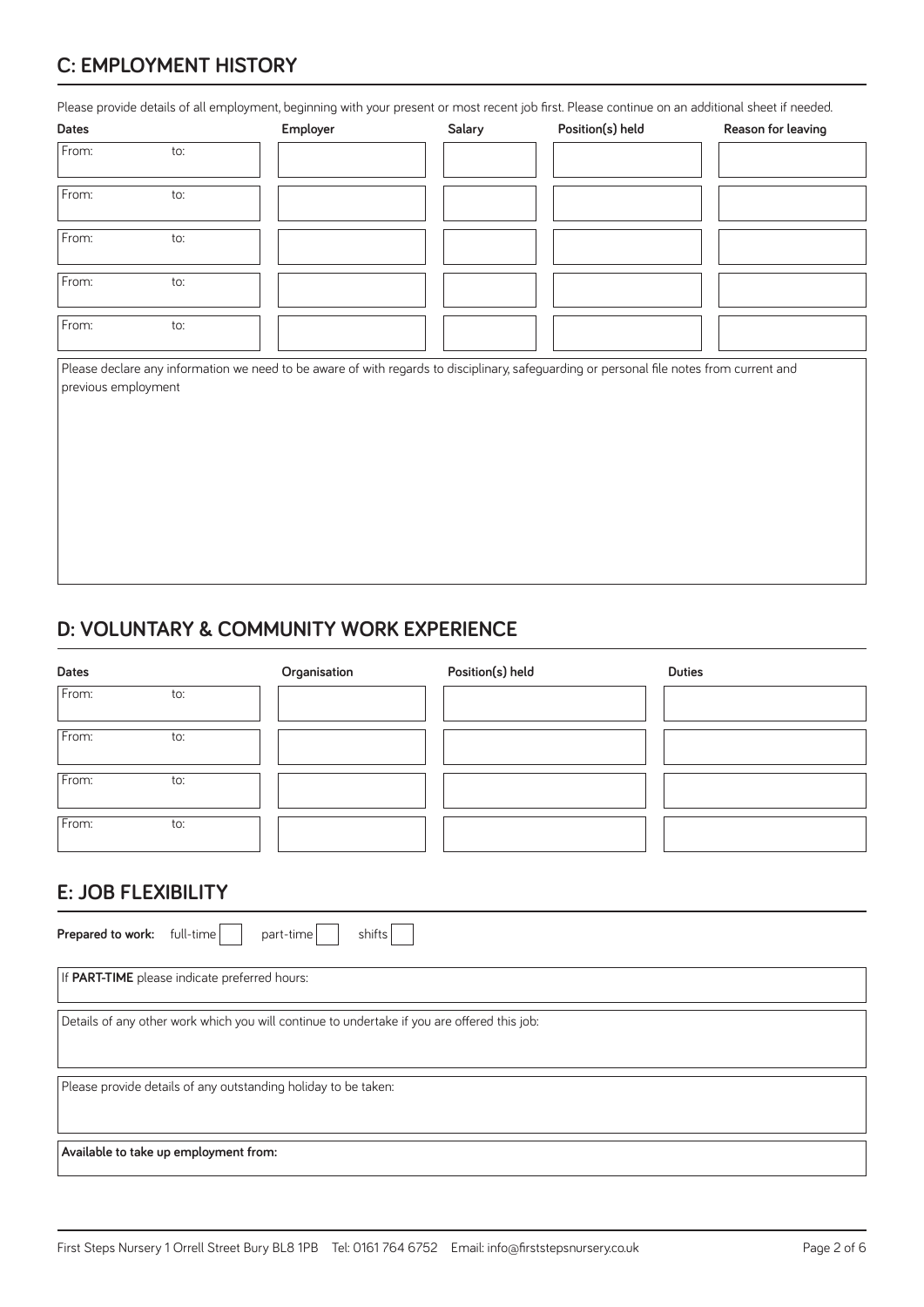## **F: EXPERIENCE SKILLS AND PERSONAL STATEMENT**

Please give specific information in support of your application. After reading the Job Description carefully, consider to what extent you have gained the skills and experience necessary for the post. Your experience need not have been gained in paid employment and may include special interests, memberships, voluntary work or public service / duties you consider relevant to the post. It is important that you provide evidence of your achievements by giving examples to support your application.

**Tell us why you wish to work at our Day Nursery?** 

## **G: ADDITIONAL INFORMATION**

Please provide any additional information you would like to add in support of your application: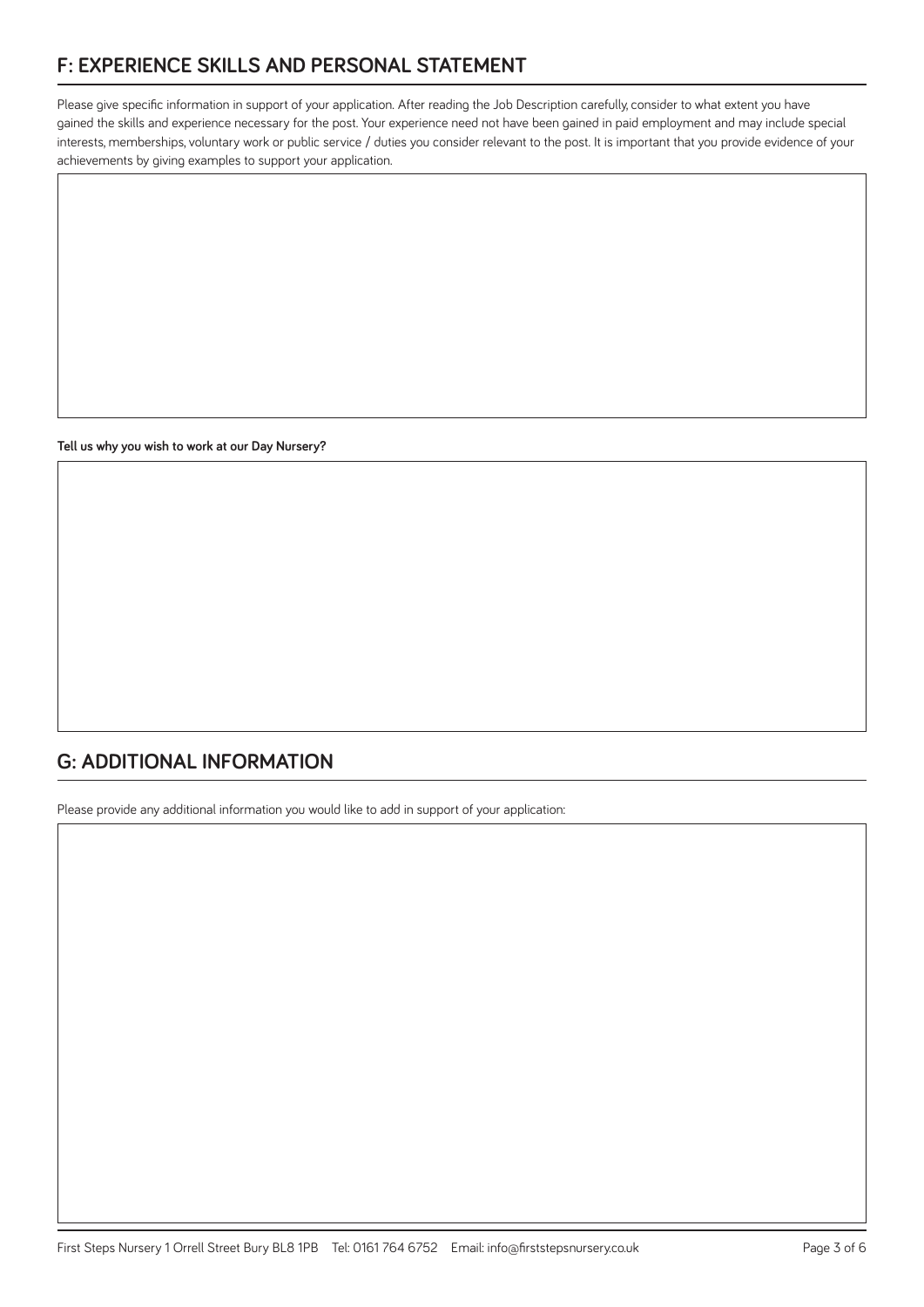## **H: REHABILITATION OF OFFENDERS ACT, 1974**

The job for which you are applying for involves substantial access to children and is therefore exempt from the rehabilitation of ofenders act 1974. You are therefore required to declare any convictions or cautions you may have, even if they would otherwise be regarded as 'spent' under this act. Any information supplied will remain confidential and considered only in relation to this application.

The disclosure of a criminal record does not debar you from appointment unless it is considered that the nature of the conviction renders you unsuitable for employment. In making this decision a number of factors will be considered.

First Steps Nursery actively promotes equality of opportunity for all with the right mix of talent, skills and potential. We welcome applications from a wide range of candidates including those with criminal records. Candidates are selected for interview based on their skills qualifications and experience.

A disclosure and barring service disclosure (DBS) is required from all candidates ofered a position with us.

| Have you ever been convicted of a criminal offence?<br>Yes                                                                                                                                                                                                                                                                 |
|----------------------------------------------------------------------------------------------------------------------------------------------------------------------------------------------------------------------------------------------------------------------------------------------------------------------------|
| If yes please provide details of the offence and the relevant dates.                                                                                                                                                                                                                                                       |
| No( )<br>Have you even been cautioned, received a court order, reprimand, warning or been bound over for any offence?<br>Yes <b>(</b>                                                                                                                                                                                      |
| If yes please provide full details and the relevant dates                                                                                                                                                                                                                                                                  |
| Are you currently subject to any pending action from the police or other law enforcement agency?<br>Yes I<br>No (                                                                                                                                                                                                          |
| If yes please provide full details including dates.                                                                                                                                                                                                                                                                        |
| Are you currently living in the same household with any person who is, or may become, disqualified from working with children and are therefore<br>$No$ $\Box$<br>disqualified by association?<br>Yes $\blacksquare$<br>Are there any reasons you feel you are unsuitable to work with children?<br>$No$ (<br>Yes <b>I</b> |
| If yes please give details                                                                                                                                                                                                                                                                                                 |
| No<br>Have you ever been involved in an allegation of abuse against a child or young person?<br>Yes I                                                                                                                                                                                                                      |
| If yes please give details                                                                                                                                                                                                                                                                                                 |
| Yes $\bigcap$ No $\bigcap$<br>Do you have a current DBS?                                                                                                                                                                                                                                                                   |
| If yes is your DBS currently clear of any convictions, cautions, court orders, reprimands and warnings which may effect your suitability to work<br>with children?<br>No<br>Yes                                                                                                                                            |
| If no please provide details                                                                                                                                                                                                                                                                                               |
| Signature<br>Date                                                                                                                                                                                                                                                                                                          |
| <b>I: SOURCE OF APPLICATION</b>                                                                                                                                                                                                                                                                                            |
| <b>HOW DID YOU HEAR ABOUT US?</b><br>Job centre website<br>Poster / Banner<br>Our website<br>Indeed<br>Gumtree                                                                                                                                                                                                             |

Other Please detail:

Recommended by a current employee Please give name: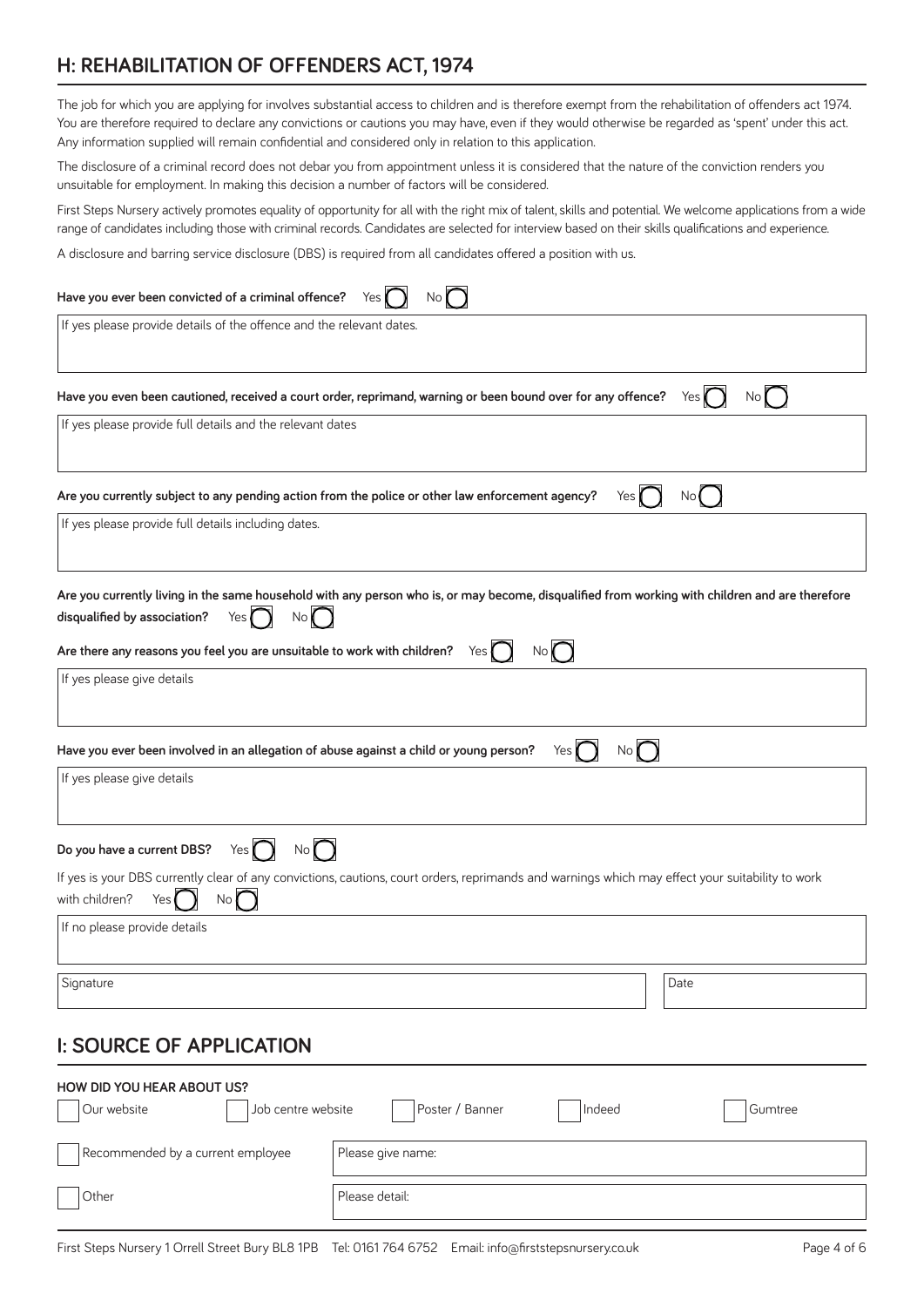#### **J: REFERENCES**

Please provide details of 2 referees who we may approach with regards to this Job Application. These referees must not be members of your family, and one must be your present or most recent employer.

#### **REFEREE 1**

| Name      | Position  | Company |
|-----------|-----------|---------|
| Address:  |           |         |
|           |           |         |
| Postcode: | Telephone |         |
| Email:    |           |         |

#### **REFEREE 2**

| Name      | Position  | Company |
|-----------|-----------|---------|
| Address:  |           |         |
| Postcode: | Telephone |         |
| Email:    |           |         |

#### **REFEREE 3**

| Name      | Position  | Company |
|-----------|-----------|---------|
| Address:  |           |         |
|           |           |         |
| Postcode: | Telephone |         |
| Email:    |           |         |

#### **K: DECLARATION BY JOB APPLICANT**

I have read and understood the information supplied to me in relation to this Job Position and the information requested in this Job Application Form. I confirm that all information supplied by me is true and correct to the best of my knowledge and belief; I will notify First Steps Nursery if any of this information changes prior to any job offer by them.

I declare there is no reason why I should not be considered suitable to work with children. I give my consent to First Steps Nurseryto hold and process the information provided by me in confidence, in accordance with Data Protection Rules; this includes information on health, disabilities and criminal records.

#### **IT IS AN OFFENCE TO KNOWINGLY SUPPLY FALSE OR MISLEADING INFORMATION, OR DELIBERATELY WITHHOLD RELEVANT INFORMATION THAT MAY AFFECT THIS APPLICATION.**

I give First Steps Nursery, or their agents, the right to follow up all references and to make any other job related enquiries, including a DBS disclosure, as may be deemed necessary.

Signature **Date:** Date: **Date: Date: Date: Date: Date: Date: Date: Date: Date: Date: Date: Date: Date: Date: Date: Date: Date: Date: Date: Date: Date: Date: Date: Date: Date: Date: Date: Date: Date: Date: Date: Date: Date:**